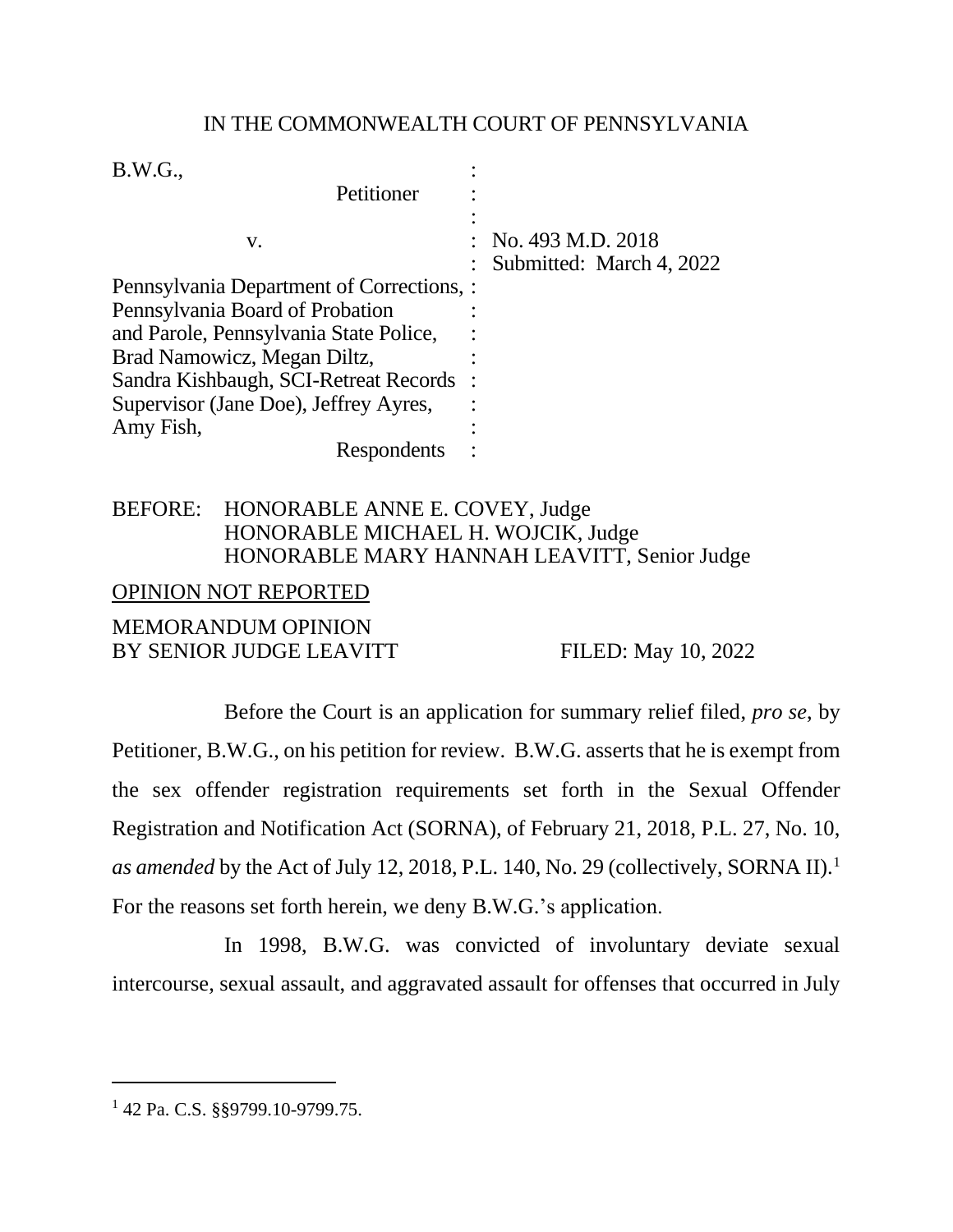1995. He was sentenced to 6 to 20 years' incarceration, followed by 8 years' probation. In or around May 2018, B.W.G. was paroled.

Thereafter, B.W.G. filed the instant petition for review<sup>2</sup> against the Pennsylvania Department of Corrections (Department), the Pennsylvania Board of Probation and Parole (Parole Board),<sup>3</sup> the Pennsylvania State Police (State Police), Brad Namowicz, Megan Diltz, Sandra Kishbaugh, State Correctional Institution (SCI)-Retreat Records Supervisor (Jane Doe), Jeffrey Ayres, and Amy Fish (collectively, Respondents). 4 In the petition, B.W.G. alleges that beginning in 2018, employees of SCI-Retreat and the Parole Board informed him that he was required to register as a sex offender. Petition ¶¶ 2,7. B.W.G. responded that he was not required to register because the offenses for which he was convicted occurred in 1995, before there was a sex offender registration law. Petition ¶9. Further, in *Commonwealth v. Muniz*, 164 A.3d 1189 (Pa. 2017), the Supreme Court held that SORNA I, *formerly* 42 Pa. C.S. §§9799.10-9799.41, violated the constitutional prohibition against *ex post facto* laws. Petition ¶9. B.W.G.'s petition asserts that requiring him to register as a sex offender subjects him to an unconstitutional *ex post facto* law. He seeks an order directing Respondents (1) to cease and desist from

<sup>&</sup>lt;sup>2</sup> B.W.G. captioned his pleading "Motion for Emergency Injunction (Temporary Restraining Order)." *See* 42 Pa. C.S. §761(a)(1) ("The Commonwealth Court shall have original jurisdiction over all civil actions or proceedings . . . . [a]gainst the Commonwealth government, including any officer thereof."). When a petitioner seeks to challenge government action or inaction, he must file a "petition for review." PA. R.A.P. 1516(b). Therefore, this Court treats B.W.G.'s motion as a petition for review.

<sup>&</sup>lt;sup>3</sup> After B.W.G. filed the petition for review, the Pennsylvania Board of Probation and Parole was renamed the Pennsylvania Parole Board. *See* Sections 15, 16, and 16.1 of the Act of December 18, 2019, P.L. 776, No. 115 (effective February 18, 2020); *see also* Sections 6101 and 6111(a) of the Prisons and Parole Code, *as amended*, 61 Pa. C.S. §§6101, 6111(a).

 $4$  This Court sustained the preliminary objection to naming Sandra Kishbaugh as a respondent. By order of January 17, 2019, she was dismissed from the matter.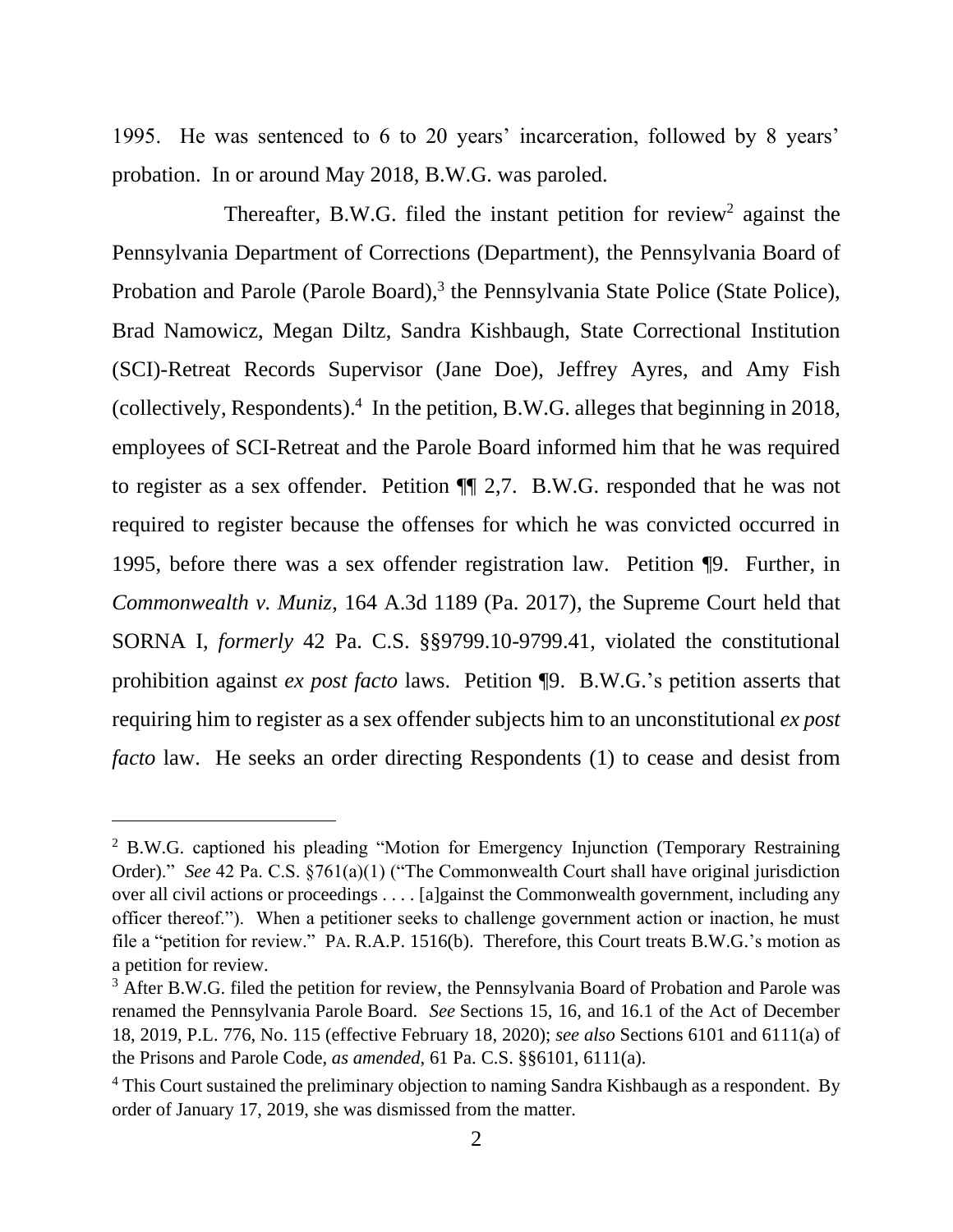ordering him to register with the State Police and/or any other authority under SORNA II, and (2) to remove his name from the State Police sex offender registry and any other associated registry.

In his application for summary relief, B.W.G. argues that because SORNA II was enacted years after his offense and conviction, he "could not have anticipated that his conduct [would have] subjected him to the sort of sanctions imposed by this law." B.W.G. Brief at 6. Thus, under *Muniz*, 164 A.3d 1189, SORNA II cannot be applied to him. B.W.G. also argues that Subchapter I of SORNA II is punitive in nature because it prevented him from visiting his grandchild at a children's hospital. B.W.G. requests that SORNA II be deemed unconstitutional as applied to him.

Respondents rejoin that B.W.G.'s conviction for involuntary deviate sexual intercourse required a lifetime registration under the prior sexual offender registration statute. *See former* 42 Pa. C.S. §9795.1(b). Further, they argue that Subchapter I of SORNA II is not punitive and, thus, may be retroactively applied to offenders without violating the *ex post facto* clause. Accordingly, Respondents request this Court to deny B.W.G.'s application.

An application for summary relief may be granted at any time after the filing of a petition for review if the applicant's right to relief is clear. PA. R.A.P. 1532(b). "The application will be denied where material facts are in dispute or the applicant is not clearly entitled to judgment as a matter of law." *Allen v. Pennsylvania Board of Probation and Parole*, 207 A.3d 981, 984 n.4 (Pa. Cmwlth. 2019).

Beginning in 1995, the General Assembly enacted a series of statutes requiring convicted sex offenders living within the Commonwealth to register with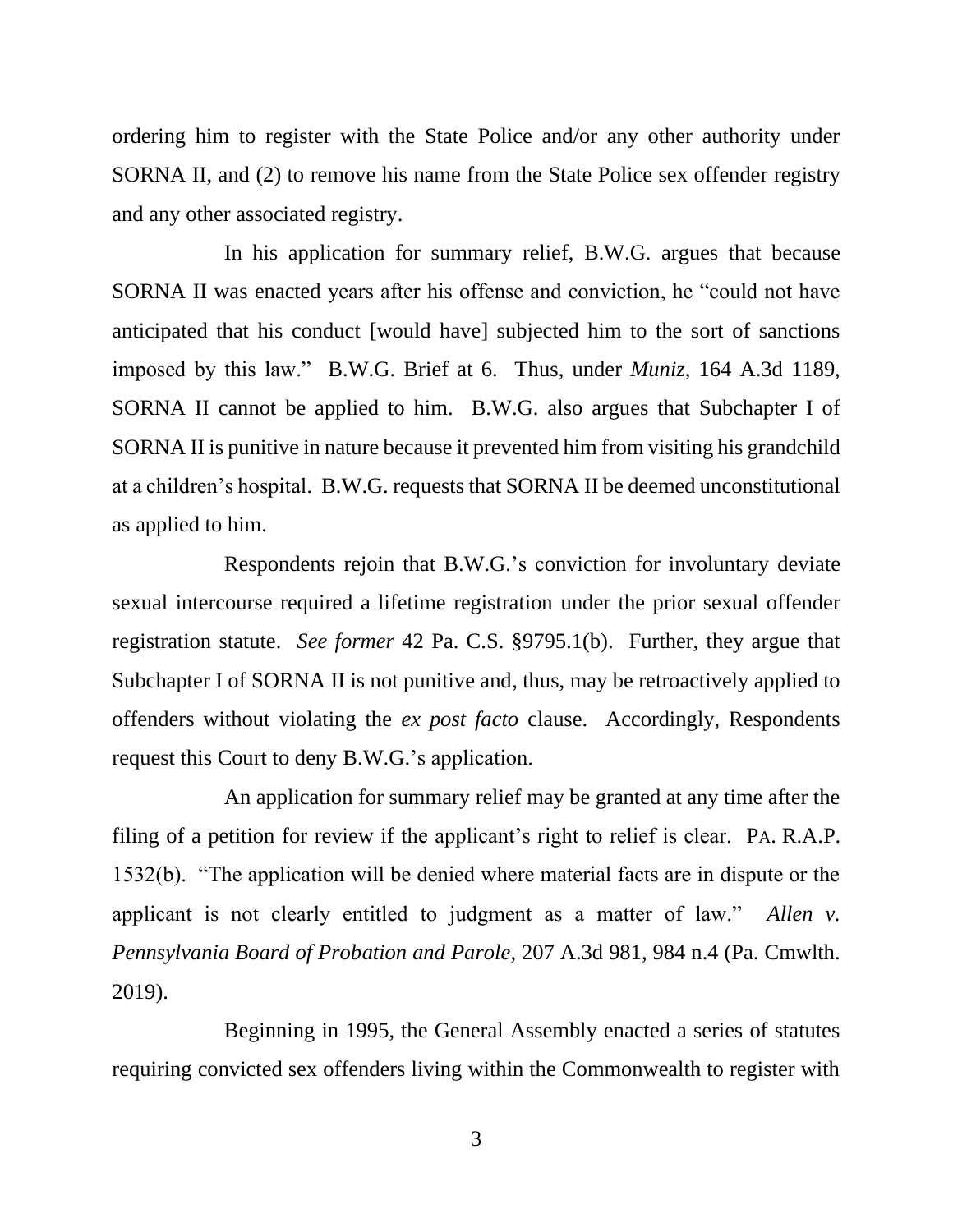the State Police upon release from prison. The first statute was commonly known as Megan's Law, *formerly* 42 Pa. C.S. §§9791-9799.6, effective April 22, 1996. In 2000, the General Assembly enacted what is commonly referred to as Megan's Law II, *formerly* 42 Pa. C.S. §§9791-9799.7. In 2004, Megan's Law II was succeeded by Megan's Law III, *formerly* 42 Pa. C.S. §§9791-9799.9, which remained in effect until 2012. SORNA I replaced Megan's Law III.<sup>5</sup>

In *Muniz*, 164 A.3d 1189, our Supreme Court held SORNA I to be unconstitutional because its provisions were punitive and violated the prohibition against *ex post facto* laws. Following the Supreme Court's decision in *Muniz*, the General Assembly enacted SORNA II, which has two subchapters. As our Supreme Court has explained,

> Subchapter H is based on the original SORNA [I] statute and is applicable to offenders . . . who committed their offenses after the December 20, 2012[,] effective date of SORNA [I]; Subchapter I is applicable to offenders who committed their offenses prior to the effective date of SORNA [I] and to whom the *Muniz* decision directly applied.<sup>[6]</sup>

*Commonwealth v. Butler*, 226 A.3d 972, 981 n.11 (Pa. 2020).

<sup>6</sup> Subchapter I applies to individuals who are:

<sup>&</sup>lt;sup>5</sup> In 2013, the Pennsylvania Supreme Court struck down Megan's Law III for violating the single subject rule of Article III, Section 3 of the Pennsylvania Constitution, PA. CONST. art. III, §3. *Commonwealth v. Neiman*, 84 A.3d 603, 616 (Pa. 2013). By the time Megan's Law III was struck down, it had been replaced by SORNA I.

<sup>(1)</sup> *convicted of a sexually violent offense* committed on or after April 22, 1996, but before December 20, 2012, whose period of registration with the Pennsylvania State Police, as described in section 9799.55 (relating to registration), has not expired; or

<sup>(2)</sup> *required to register* with the Pennsylvania State Police *under a former sexual offender registration law* of this Commonwealth on or after April 22, 1996, but before December 20, 2012, whose period of registration has not expired.

<sup>42</sup> Pa. C.S. §9799.52 (emphasis added).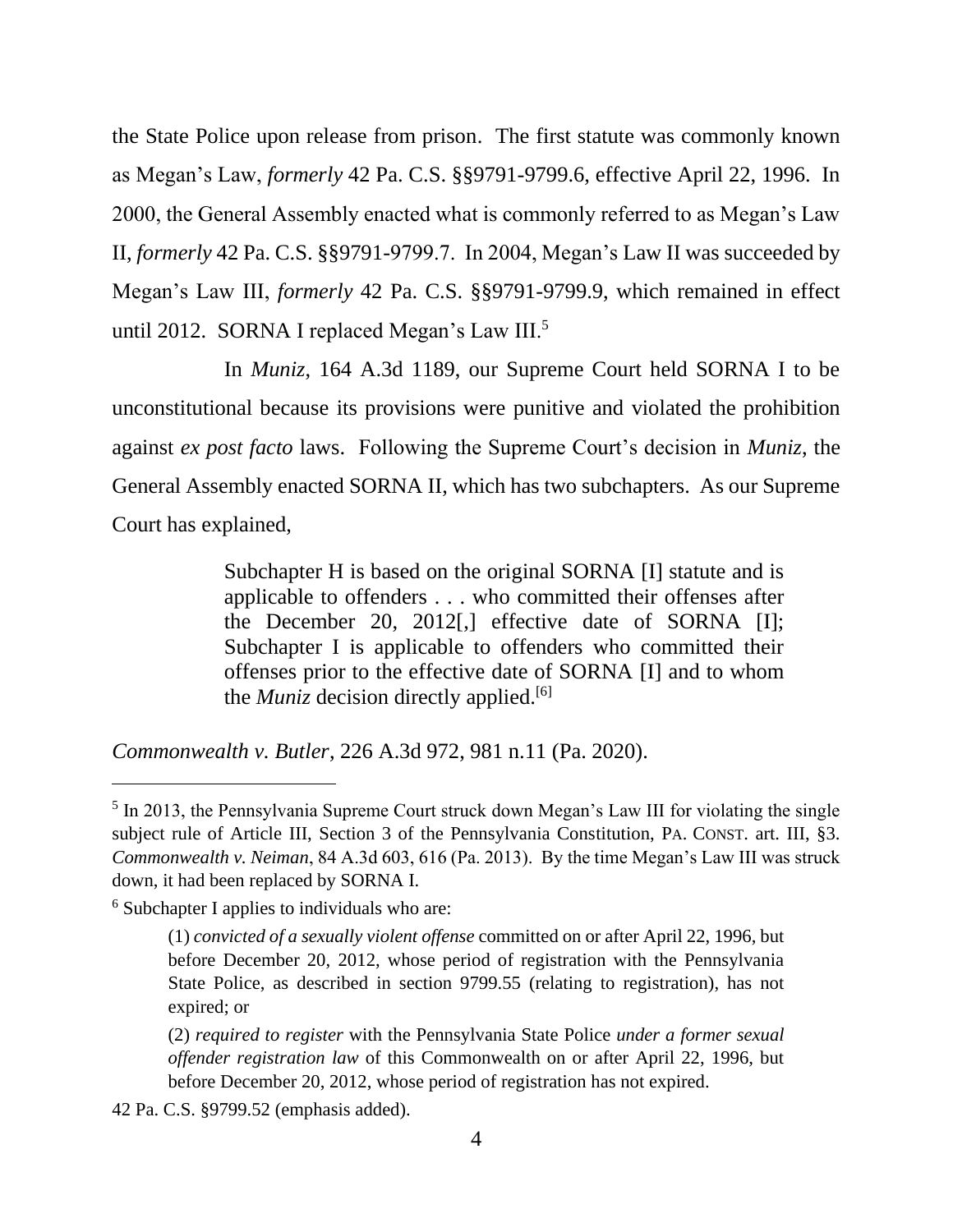Recently, in *Commonwealth v. Lacombe*, 234 A.3d 602 (Pa. 2020), the Pennsylvania Supreme Court considered whether Subchapter I of SORNA II was punitive and, thus, an unconstitutional *ex post facto* law. The Supreme Court observed that the "General Assembly expressly declared that Subchapter I 'shall not be construed as punitive.'" *Lacombe*, 234 A.3d at 618 (quoting 42 Pa. C.S. §9799.51(b)(2)). To that end, the General Assembly made a number of "significant changes" from SORNA I to "alleviate many of the concerns expressed in *Muniz*[.]" *Lacombe*, 234 A.3d at 619, 626. Applying the factors set forth in *Kennedy v. Mendoza-Martinez*, 372 U.S. 144 (1963), the Supreme Court concluded that Subchapter I of SORNA II did not violate the prohibition against *ex post facto* laws. It held:

> Subchapter I effected significant changes from the original version of SORNA, retroactive application of which we found unconstitutional in *Muniz* . . . . As we have not found the requisite "clearest proof" Subchapter I is punitive, we may not "override legislative intent and transform what has been denominated a civil remedy into a criminal penalty [....]"

#### *Lacombe*, 234 A.3d at 626.

Here, B.W.G. is subject to Subchapter I of SORNA II, because he was required to register under a prior sexual offender registration law. Specifically, B.W.G. incurred a lifetime registration requirement upon the effective date of Megan's Law II in 2000 when he was incarcerated. Because it is a lifetime requirement, it has not expired. Further, the Supreme Court determined in *Lacombe* that the registration requirements imposed by SORNA II are not punitive.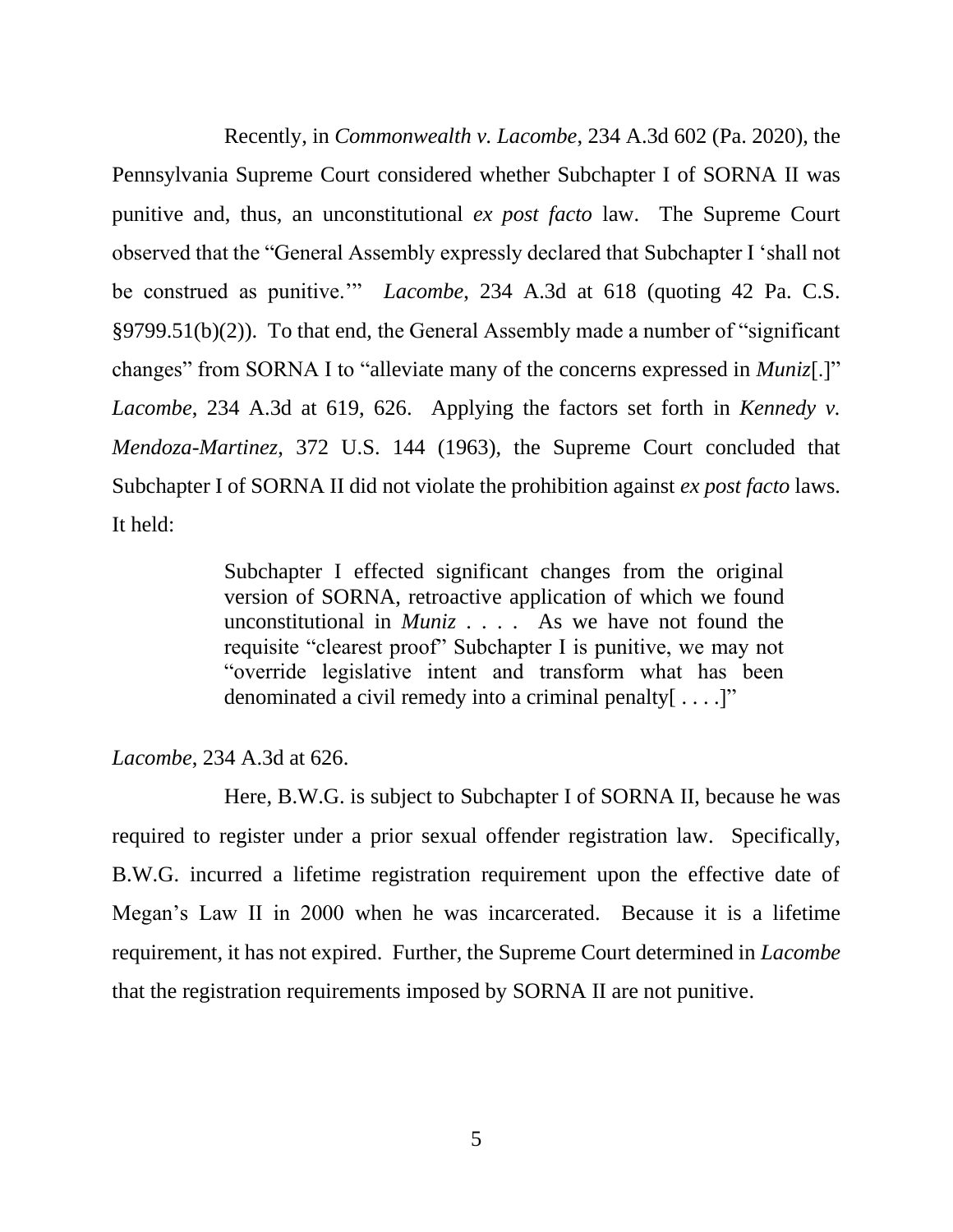Given our Supreme Court's holding in *Lacombe*, we conclude that B.W.G. has failed to state a valid claim, and, thus, we deny B.W.G.'s application for summary relief.

MARY HANNAH LEAVITT, President Judge Emerita

 $\overline{\phantom{a}}$  , and the contract of the contract of the contract of the contract of the contract of the contract of the contract of the contract of the contract of the contract of the contract of the contract of the contrac